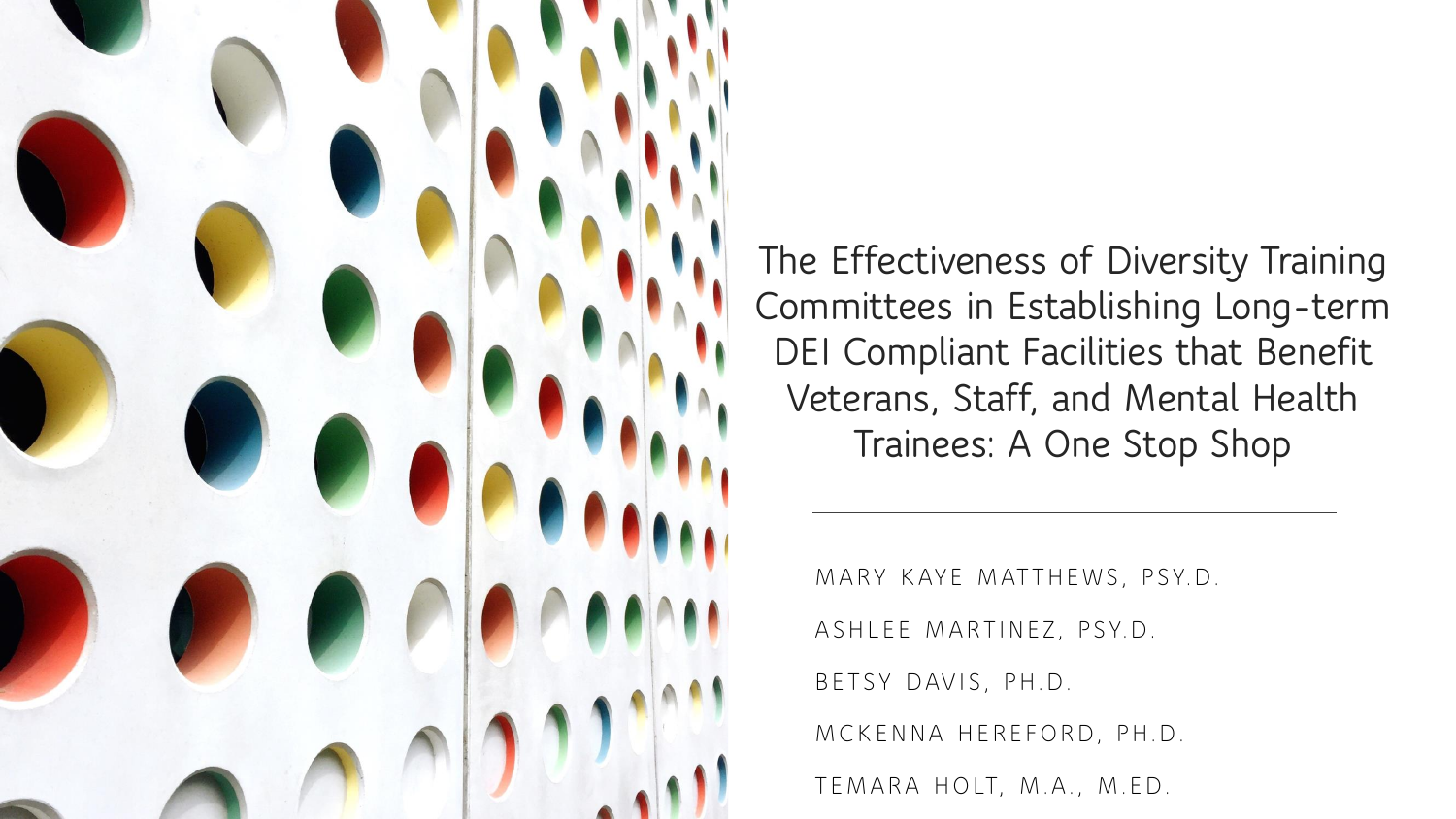### Objectives







WHAT IS THE FUNCTION AND STRUCTURE OF A DIVERSITY TRAINING COMMITTEE (DTC)

HOW DOES A DTC BENEFIT VETERANS, TRAINEES, STAFF, AND VHA FACILITIES

WHAT RESPONSE HAVE WE SEEN WITH DTCS AND HOW CAN YOU GET STARTED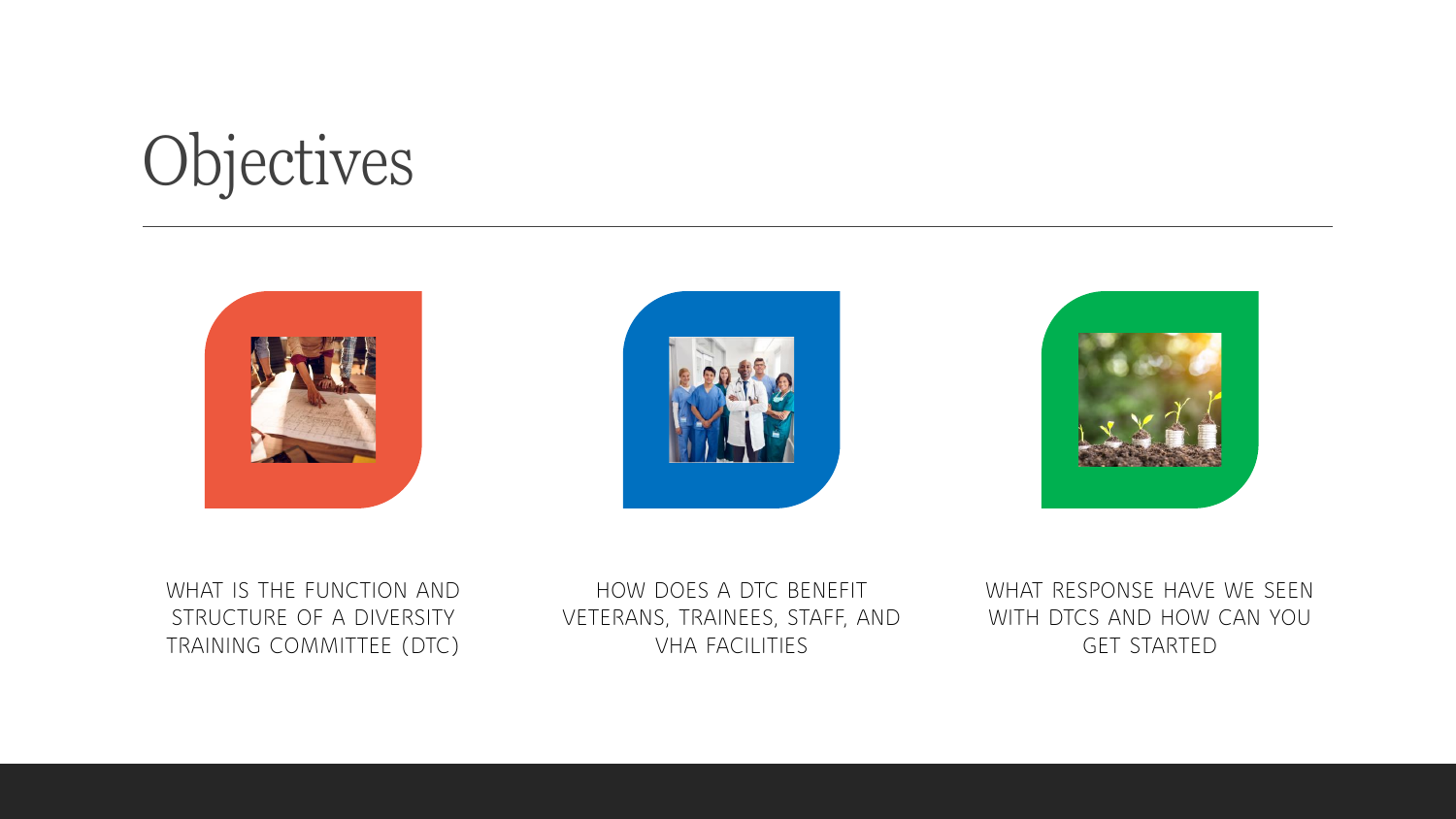## What is the function and structure of a Diversity Training Committee

The South Texas Veterans Health Care System (STVHCS) Psychology Department has developed a Diversity Training Committee (DTC) which is designed to be a valuable resource to training programs, trainees, staff, and Veterans alike.

#### *The goal of the committee is to:*

- increase trainees' cultural knowledge
- **•** promote greater self-awareness
- develop and implement in-classroom and experimental learning opportunities
- broaden psychology trainees' understanding of cultural/diversity/social justice factors that shape our community and the world as a whole
- cultivate comfort with engaging in culturally aware dialogue across all levels of mental health services and practice
- Share ways in which other VHA psychologists, departments, and training programs can promote equity and inclusion in training, clinical practice, and the workplace.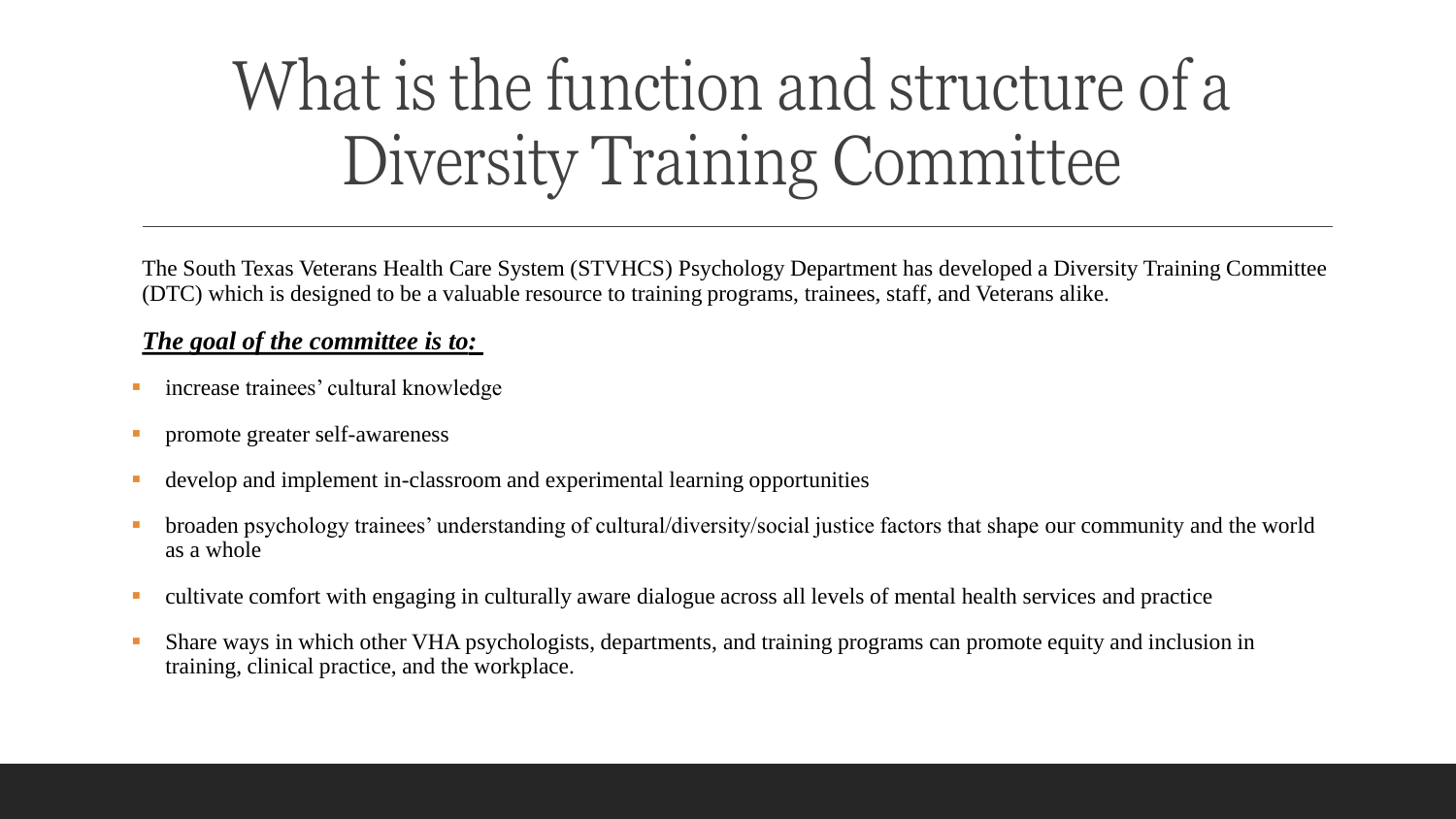# What is the function and structure of a Diversity Training Committee

#### **STRUCTURE Time Commitment:**

- Six-month committee experiences offered based upon interest/yearlong for LPMHC Interns and Practicum Students
- Meeting will occur once a week for one hour (via Teams)
- Additional time as needed/requested by trainees as date of project nears (newsletter contributions/preparation for Training Committee meetings/admin projects)

### **Trainee Offerings (subject to change):**

- 4 Psychology Interns
- 4 Psychology Fellows
- 1 LPMHC Student Interns **(\*yearlong experience)**
- 2 Psychology Practicum students **(\*yearlong experience)**
- Can accommodate 8 trainees max, per six-month rotation (19 a year)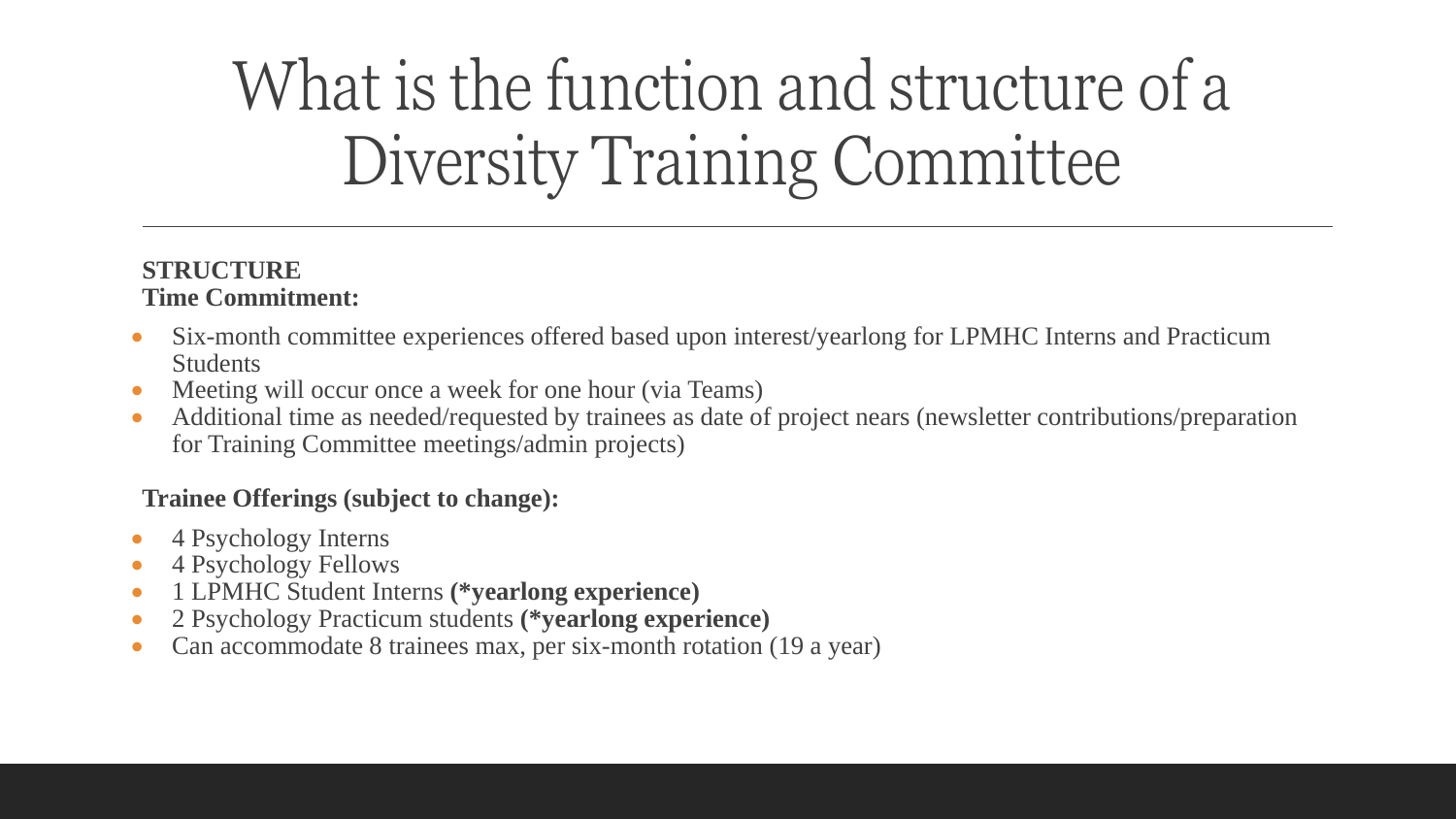How does it benefit Veterans, trainees, staff, and VHA facilities

### **DTC Offerings**

| <b>Multicultural Rotation/Brief</b><br>Experience      | <b>Trainees</b>   |
|--------------------------------------------------------|-------------------|
| <b>Immersion Experience</b>                            | Trainees          |
| <b>Inpatient Psychiatry Resident Training</b>          | <b>Trainees</b>   |
| Multicultural Journal Club                             | Trainees/Staff    |
| <b>Quarterly Engagement Newsletter</b>                 | Trainees/Staff    |
| <b>Consultation Hour</b>                               | Trainees/Staff    |
| <b>Book Club</b>                                       | Trainees/Staff    |
| Race-Based Stress/Trauma &<br><b>Empowerment Group</b> | Trainees/Veterans |
| <b>My Life My Story</b>                                | Trainees/Veterans |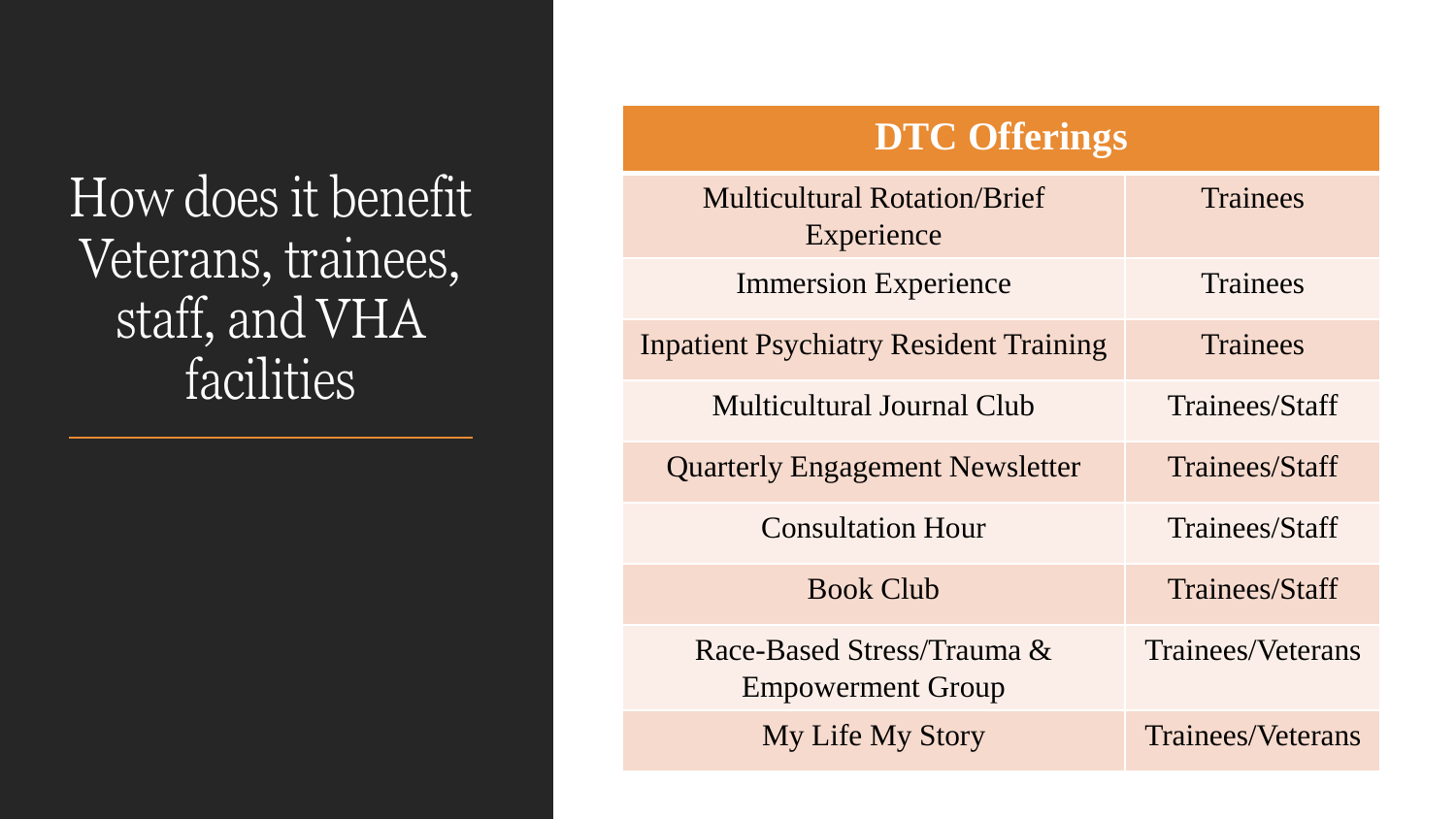How does it benefit Veterans, trainees, staff, and VHA facilities

Upon completion of the Multicultural/Diversity Immersion Committee Experience:

- trainees will have challenged preconceived notions/biases
- cultivated a deeper understanding of our Veteran population
- enhance their overall cultural awareness as emerging psychology practitioners



Photo: [https://www.va.gov/vetdata/veteran\\_population.asp](https://www.va.gov/vetdata/veteran_population.asp)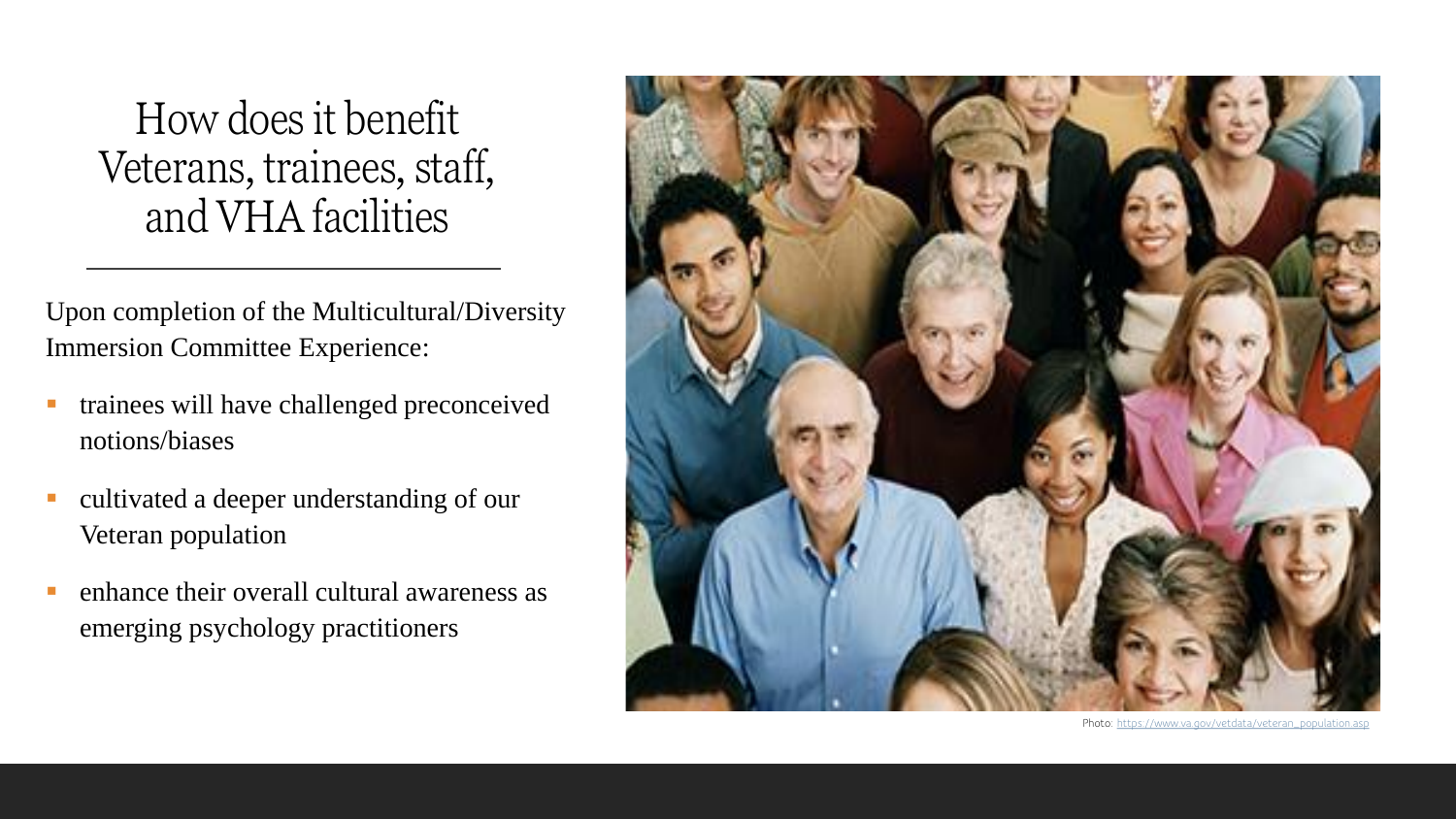### What response have we seen

From our trainees:

- "Immersion experiences have been a great way to become acclimated to the San Antonio area and better comprehend many of their local patient's culture and experiences."
- "This was a great experience. I don't think I would have done this on my own!"
- "This was 10X more useful/valuable than reading a book!"
- (I will be) "attending more to patient understandings of their cultural heritage and backgrounds."
- "I learned so much!"
- "..excellent supervision and assisted me with refining my multicultural conceptualizations and interventions."
- "..provided an informative and powerful rotation and supervision experience, and I am so thankful I got the opportunity…"
- "I had the pleasure of interviewing and composing a story for a Veteran that had a rich and compelling life journey. Reading back the story to him was a moment that captured the true power of healing through story telling. As he teared up, his gratitude radiated through the screen and I knew this printed version of his life's experience would be something he hung in his home as a reminder of how far he has come, just like writing it reminding me of how much our work matters."

From staff:

◦ *Awareness Matters* Newsletter has been a breath of fresh air to read, staff are eager to get involved with the DTC, and BIPOC trainees feel empowered

From leadership:

◦ Asked to collaborate with EEO on structuring Hospital DEI committee and DEI campaign